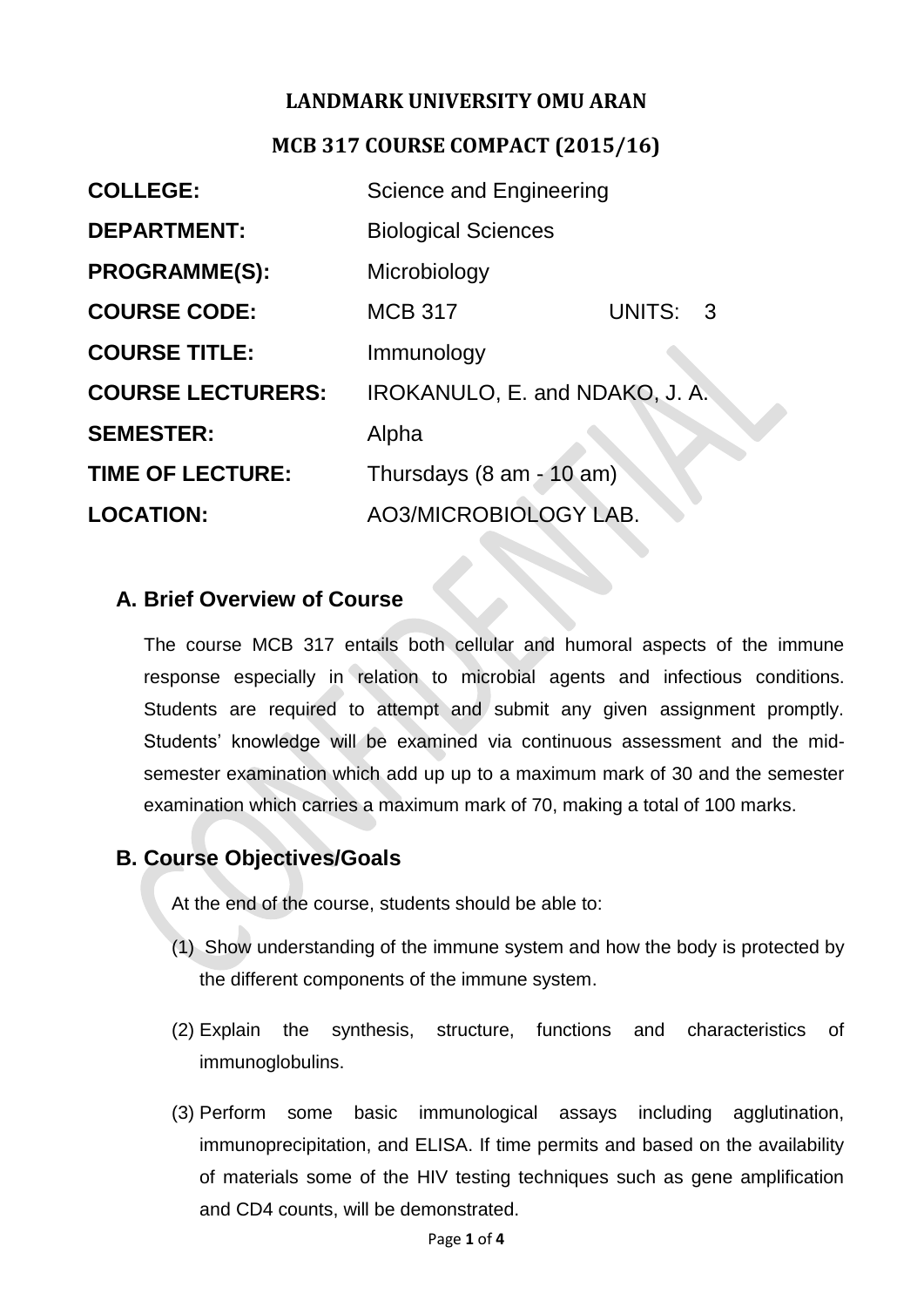(4) Show understanding of the application of immunology (immunization) in Nigeria.

# **C. Method of Lecture Delivery/Teaching Aids**

Classroom teaching including the use of magnetic boards, visual aids such as slide projectors (powerpoint, conventional slides). In all instances, real-life examples will be used to link the classroom training with the students everyday life in the community.

### **D. Course Outlines**

| Week 1:         | The Immune response, cells and tissues of the immune system<br>(NDAKO)                              |
|-----------------|-----------------------------------------------------------------------------------------------------|
| Week 2:         | Structure and synthesis of antibodies (NDAKO)                                                       |
| Week 3:         | Antigen-antibody reactions (NDAKO)                                                                  |
| Week 4:         | Tutorials/Continuous Assessment (NDAKO)                                                             |
| Week 5:         | Introduction to molecular and cellular principles of immune<br>responses (IRUK)                     |
| Week 6:         | Hypersensitivity and Alloantigens on cell surfaces. Autoimmunity<br>(OKOLIE)                        |
| Week 7:         | Histocompatibility and transplantation antigens (OKOLIE)                                            |
| Week 8:         | Tutorials/Continuous Assessment (OKOLIE)                                                            |
| Week 9:         | The therapeutic application of immunology (Immunization) in<br>Nigeria (NDAKO)                      |
| <b>Week 10:</b> | Biochemical Methods of Assay, Electrophoresis (ELISA, RIA),<br>Agglutination, Precipitation (NDAKO) |
| <b>Week 11:</b> | Revision                                                                                            |

### **E. Tutorials**

Tutorial questions offered at the meetings are expected to be solved by the students as part of their self-driven study. Also during the tutorial meeting, the students will be offered further opportunities to show that they understand (or do not understand) what have been taught. All these are geared at ensuring the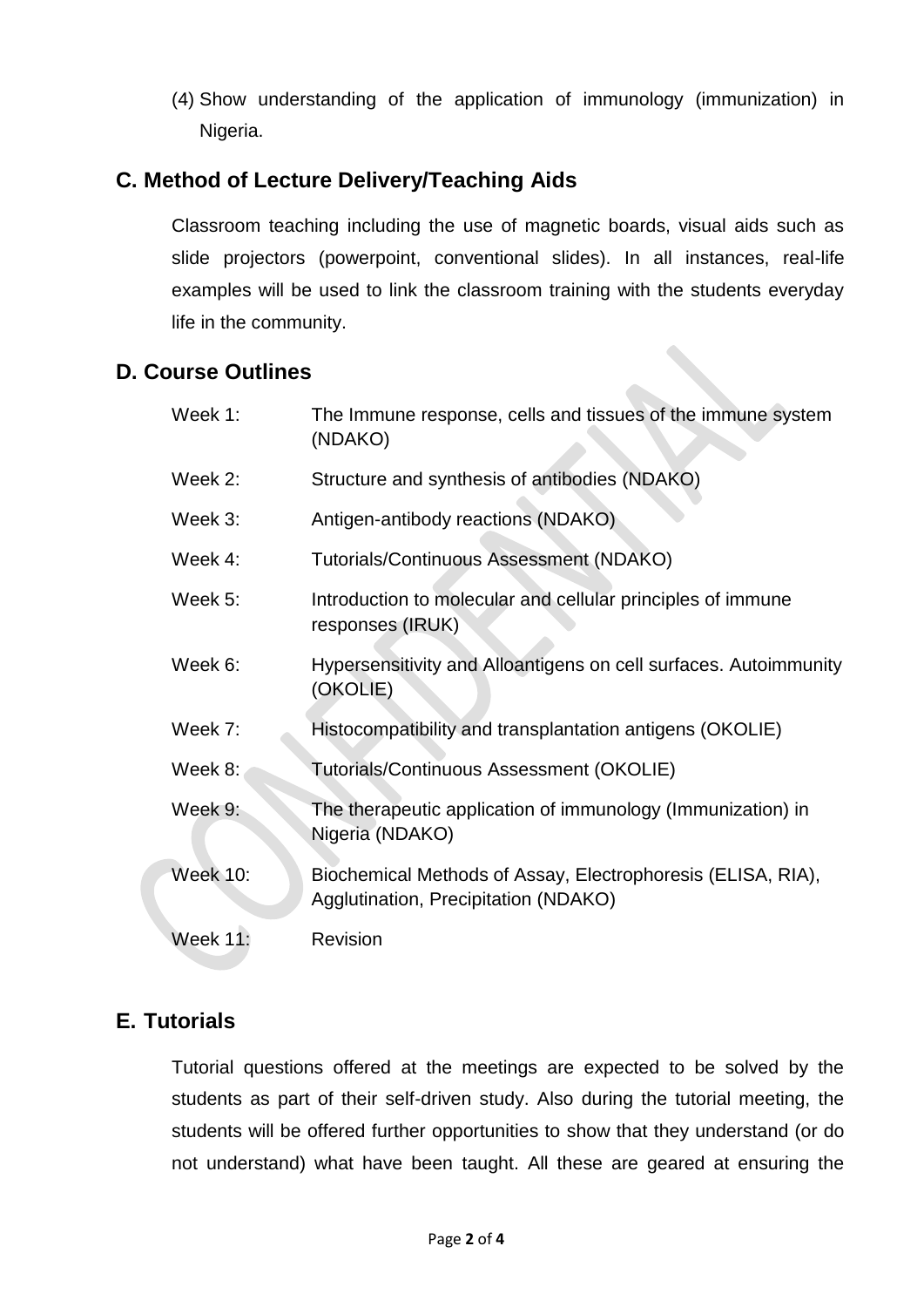students get the best possible out of the meetings in order to perform creditably at examinations and beyond.

## **F. Structure of Programme / Method of Grading**

Continuous assessment will take a total of 30 marks while the semester examination will account for 70 marks, totaling to 100 marks (100%).

### **G. Ground Rules and Regulations**

- (1) Attendance is very important. Students should endeavor to attend all classes. Absence of any student on genuine reason should be formally brought to the notice of the course lecturer before the class begins.
- (2) All given tutorials and assignments should be promptly attended to and should be submitted on schedule.
- (3) Eating in class is a bad habit and should be avoided by all means.
- (4) Materials not relevant to the class should be kept safe elsewhere.

### **H. Topics for Term Paper / Assignment**

Assignment, group work and class exercises will be part of every topic. Selfdriven study is highly encouraged.

### **I. Alignment with Goals and Vision of Landmark University**

Sound knowledge, which is the backbone of developed and developing countries is much needed in our community today. Whether we look at our community from the local, national, or global perspective, intellectual soundness will help us achieve the following:

- (1) Landmark University is interested in developing highly disciplined students who will make good leaders in the future.
- (2) Because IMMUNOLOGY informs a lot of issues in the life of animals (including humans), sound knowledge of immunology will bear strongly on all life sciences.
- (3) From the unborn to the elderly, immunology studies life as a wholesome unit encompassing the cells/tissues, food and environment.